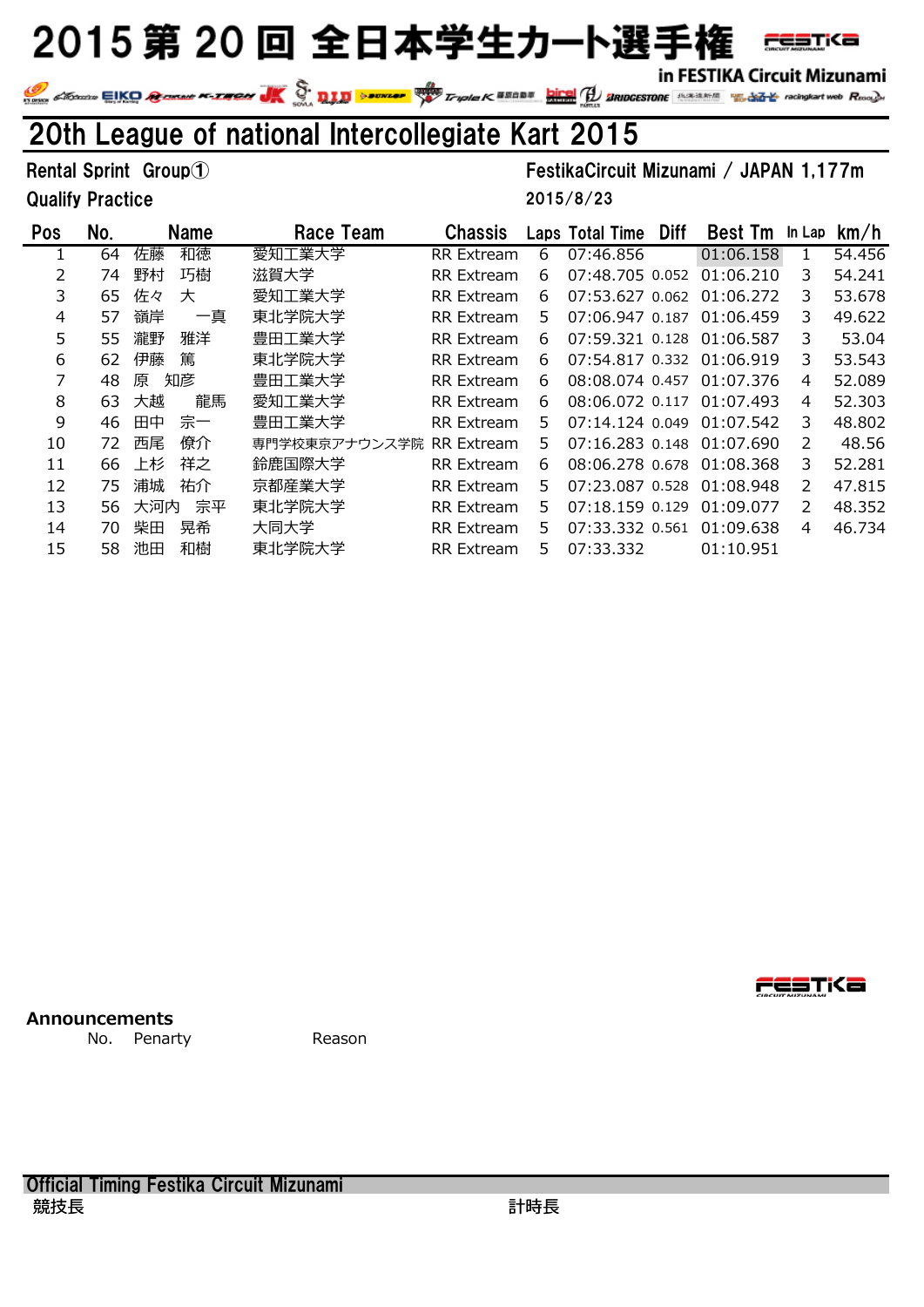

in FESTIKA Circuit Mizunami In FESTIKA CITCUIT MIZUNAMI<br>We change to the compact web Road on the Compact of the Compact of the Compact of the Compact Web Road on the Compact Web Road on the Compact Web Road on the Compact Web Road on the Compact Web

### 20th League of national Intercollegiate Kart 2015

#### Qualify Practice

#### Rental Sprint Group② FestikaCircuit Mizunami / JAPAN 1,177m

2015/8/23

| <b>Pos</b> | No. | <b>Name</b> | Race Team | <b>Chassis</b>    |    | Laps Total Time | <b>Diff</b> | <b>Best Tm</b> | In Lap | km/h   |
|------------|-----|-------------|-----------|-------------------|----|-----------------|-------------|----------------|--------|--------|
|            | 50  | 祐希<br>山藤    | 豊田工業大学    | <b>RR</b> Extream | 5. | 07:02.915       |             | 0.001          | 5      | 50.095 |
| 2          | 68  | 雄祐<br>加藤    | 鈴鹿国際大学    | <b>RR</b> Extream | 5. | 07:12.306 0.263 |             | 0.001          | 5      | 49.007 |
| 3          | 60  | 朝井<br>友啓    | 東北学院大学    | RR Extream        | 5. | 07:17.105 0.030 |             | 0.001          | 2      | 48.469 |
| 4          | 49  | 信也<br>小島    | 豊田工業大学    | RR Extream        | 6  | 08:00.381 0.120 |             | 0.001          | 3      | 52.923 |
| 5          | 73  | 浅野<br>央登    | 中部大学      | RR Extream        | 5. | 07:02.626 0.004 |             | 0.001          | 5      | 50.129 |
| 6          | 53  | 亨<br>阿部     | 豊田工業大学    | RR Extream        | 5. | 07:11.594 0.034 |             | 0.001          | 4      | 49.088 |
|            | 61  | 敦史<br>和田山   | 東北学院大学    | RR Extream        | 6  | 08:03.651 0.111 |             | 0.001          | 3      | 52.565 |
| 8          | 54  | 真尚<br>長田    | 豊田工業大学    | RR Extream        | 6  | 08:01.589 0.064 |             | 0.001          | 4      | 52.79  |
| 9          | 69  | 雅也<br>福島    | 大同大学      | <b>RR</b> Extream | 6. | 08:03.330 0.033 |             | 0.001          | 3      | 52.6   |
| 10         | 47  | 英翔<br>弓削    | 豊田工業大学    | RR Extream        | 5. | 07:08.790 0.416 |             | 0.001          | 2      | 49.409 |
| 11         | 59  | 洋平<br>阿部    | 東北学院大学    | RR Extream        | 5. | 07:00.181 0.574 |             | 0.001          | 3      | 50.421 |
| 12         | 52  | 宏祐<br>渡邉    | 豊田工業大学    | RR Extream        | 5. | 07:20.788 0.560 |             | 0.001          |        | 48.064 |
| 13         | 71  | 宇佐美<br>太基   | 関西大学      | RR Extream        | 5. | 07:32.610 1.569 |             | 0.001          | 5      | 46.809 |
| <b>DNS</b> | 51  | 野田<br>在希    | 豊田工業大学    | <b>RR</b> Extream |    |                 |             |                | 0      |        |

**Announcements**

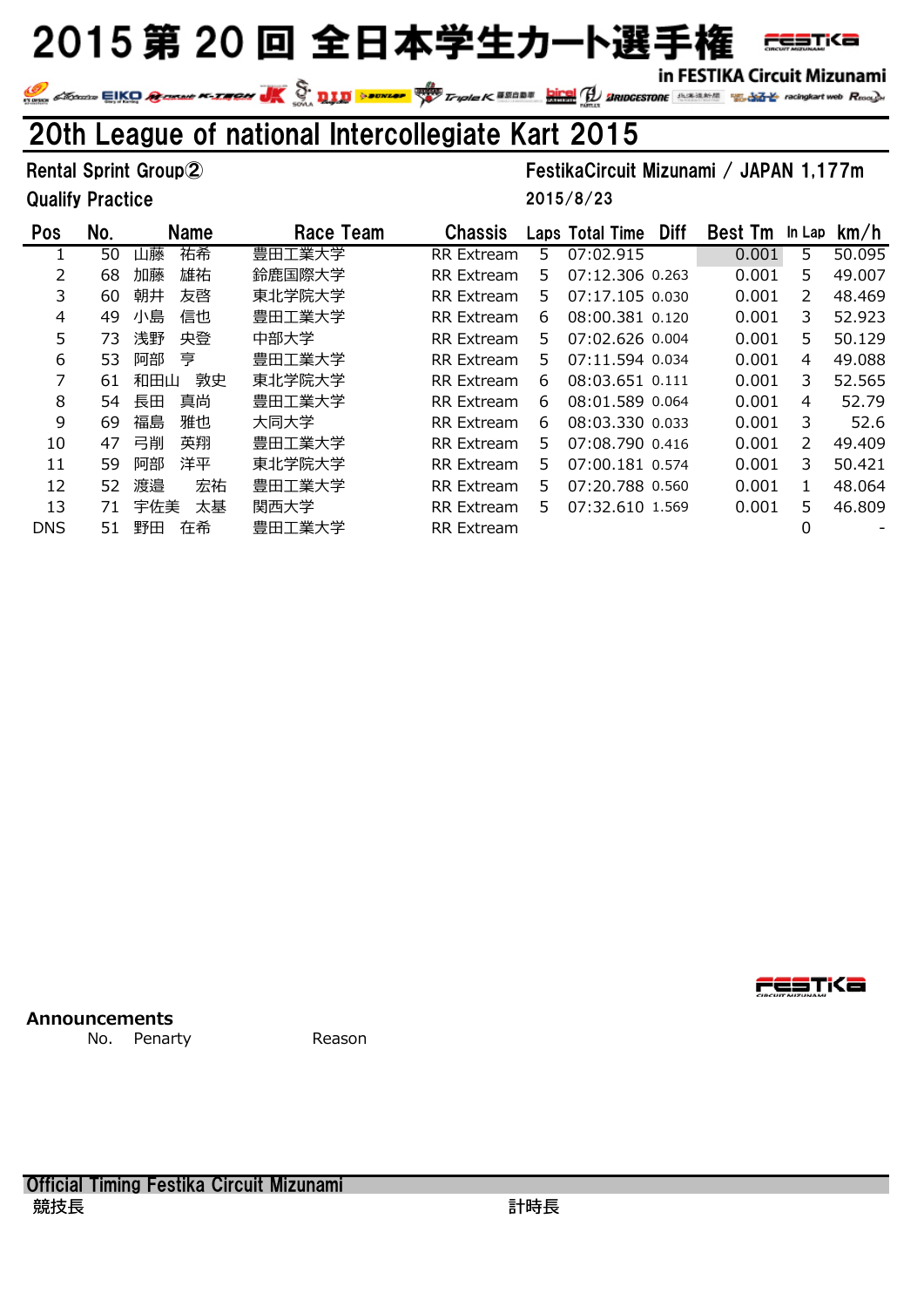in FESTIKA Circuit Mizunami

**FESTKa** 

IN FESTIKA CITCUIT MIZUNAMI<br>Andre EIKO Consult Poster UK (2000) provided to the Truste K REED To Birm and Consult To the Reed of Reed and

### 20th League of national Intercollegiate Kart 2015

Qualify Heat Group①

#### Rental Sprint FestikaCircuit Mizunami / JAPAN 1,177m

2015/8/23

| Pos | No. |     | Name | Race Team                | <b>Chassis</b>    |   | Laps Total Time | <b>Diff</b> | <b>Best Tm</b>            | In Lap        | km/h   |
|-----|-----|-----|------|--------------------------|-------------------|---|-----------------|-------------|---------------------------|---------------|--------|
|     | 57  | 嶺岸  | 一真   | 東北学院大学                   | RR Extream        | 6 | 12:00.776       |             | 01:05.563                 | 4             | 35.272 |
| 2   | 64  | 佐藤  | 和徳   | 愛知工業大学                   | <b>RR</b> Extream | 6 | 12:00.777 0.001 |             | 01:06.080                 | 6             | 35.272 |
| 3   | 74  | 野村  | 巧樹   | 滋賀大学                     | RR Extream        | 6 | 12:01.272 0.495 |             | 01:05.805                 | 6             | 35.248 |
| 4   | 65  | 佐々  | 大    | 愛知工業大学                   | RR Extream        | 6 | 12:09.177 7.905 |             | 01:07.257                 | 5             | 34.866 |
| 5   | 62  | 伊藤  | 篤    | 東北学院大学                   | <b>RR</b> Extream | 6 | 12:09.271 0.094 |             | 01:06.770                 | 4             | 34.861 |
| 6   | 63  | 大越  | 龍馬   | 愛知工業大学                   | RR Extream        | 6 | 12:09.602 0.331 |             | 01:07.167                 | $\mathcal{P}$ | 34.845 |
|     | 46  | 田中  | 宗一   | 豊田工業大学                   | RR Extream        | 6 |                 |             | 12:10.877 1.275 01:06.894 | 5.            | 34.785 |
| 8   | 72  | 西尾  | 僚介   | 専門学校東京アナウンス学院 RR Extream |                   | 6 | 12:11.793 0.916 |             | 01:06.906                 | 4             | 34.741 |
| 9   | 55  | 瀧野  | 雅洋   | 豊田工業大学                   | <b>RR</b> Extream | 6 | 12:11.839 0.046 |             | 01:07.304                 | 5.            | 34.739 |
| 10  | 48  | 原   | 知彦   | 豊田工業大学                   | <b>RR</b> Extream | 6 | 12:12.079 0.240 |             | 01:07.008                 | 5             | 34.727 |
| 11  | 56  | 大河内 | 宗平   | 東北学院大学                   | RR Extream        | 6 | 12:18.965 6.886 |             | 01:08.647                 | 6             | 34.404 |
| 12  | 66  | 上杉  | 祥之   | 鈴鹿国際大学                   | RR Extream        | 6 | 12:19.170 0.205 |             | 01:08.484                 | 3             | 34.394 |
| 13  | 75  | 浦城  | 祐介   | 京都産業大学                   | <b>RR</b> Extream | 6 | 12:21.877 2.707 |             | 01:08.843                 | 4             | 34.269 |
| 14  | 70  | 柴田  | 晃希   | 大同大学                     | <b>RR</b> Extream | 6 | 12:22.620 0.743 |             | 01:08.147                 | 4             | 34.234 |
| 15  | 58  | 池田  | 和樹   | 東北学院大学                   | <b>RR</b> Extream | 6 | 12:23.067 0.447 |             | 01:08.342                 | 4             | 34.214 |

**Announcements**

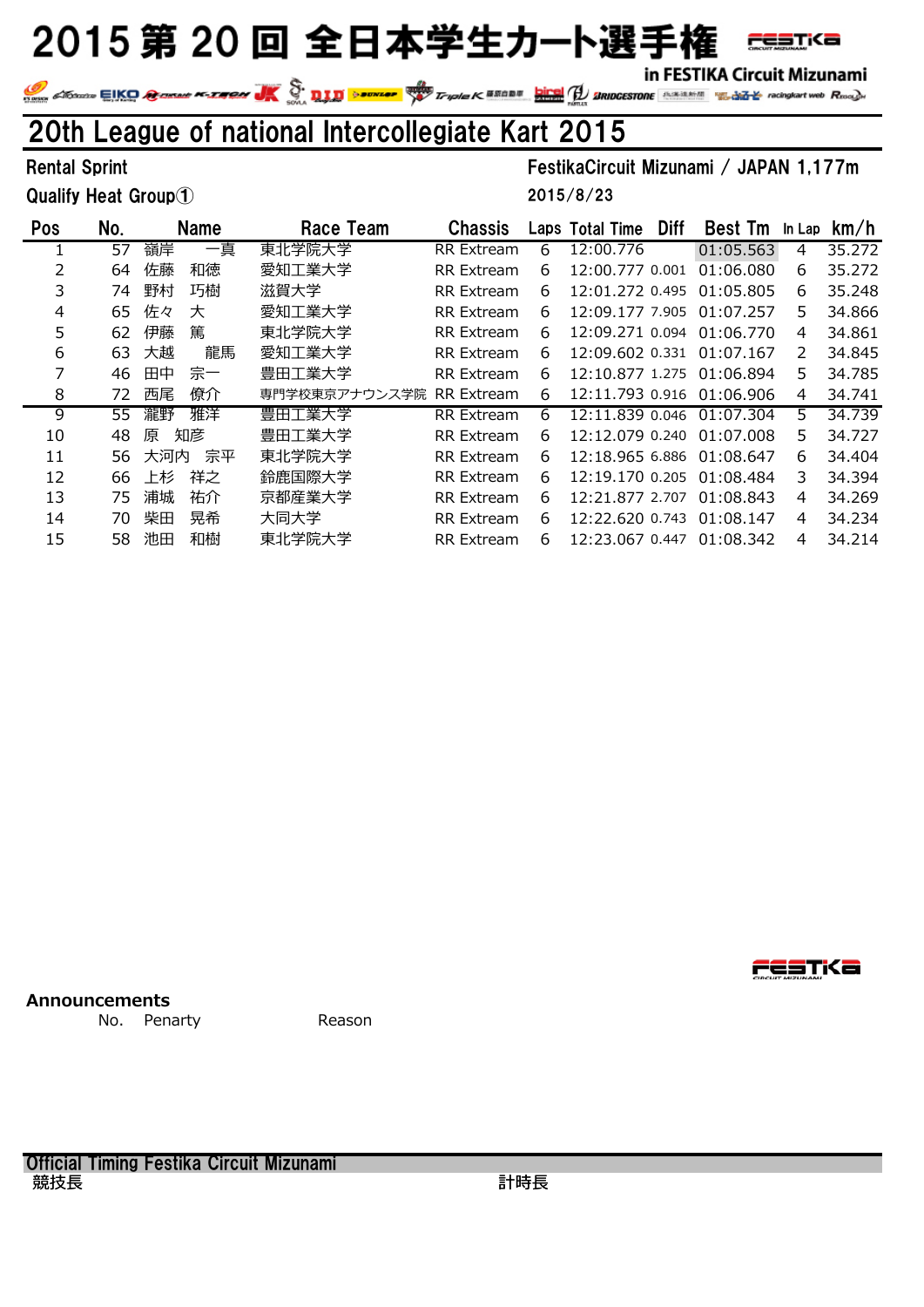in FESTIKA Circuit Mizunami

**FESTKa** 

IN FESTIKA CITCUIT MIZUNAMI<br>Andre EIKO Consult Poster UK (2000) provided to the Truste K REED To Birm and Consult To the Reed of Reed and

### 20th League of national Intercollegiate Kart 2015

Qualify Heat Group②

Rental Sprint FestikaCircuit Mizunami / JAPAN 1,177m 2015/8/23

| <b>Pos</b> | No. | Name      | Race Team | <b>Chassis</b>    |    | Laps Total Time           | <b>Diff</b> | <b>Best Tm</b> | In Lap        | Point  |
|------------|-----|-----------|-----------|-------------------|----|---------------------------|-------------|----------------|---------------|--------|
|            | 50  | 祐希<br>山藤  | 豊田工業大学    | <b>RR</b> Extream | 6  | 07:51.136                 |             | 01:07.278      | $\mathcal{P}$ | 53.961 |
| 2          | 53  | 亨<br>阿部   | 豊田工業大学    | RR Extream        | 6  | 07:52.381 1.245           |             | 01:06.689      | 2             | 53.819 |
| 3          | 73  | 央登<br>浅野  | 中部大学      | <b>RR</b> Extream | 6  | 07:52.613 0.232 01:06.551 |             |                | 3.            | 53,793 |
| 4          | 69  | 雅也<br>福島  | 大同大学      | RR Extream        | 6  | 07:52.774 0.161 01:06.160 |             |                | 3             | 53.775 |
| 5          | 47  | 英翔<br>弓削  | 豊田工業大学    | RR Extream        | 6  | 07:52.945 0.171 01:06.309 |             |                | 2             | 53.755 |
| 6          | 68  | 雄祐<br>加藤  | 鈴鹿国際大学    | <b>RR</b> Extream | 6  | 07:53.532 0.587 01:06.813 |             |                | 2             | 53.688 |
| 7          | 54  | 真尚<br>長田  | 豊田工業大学    | RR Extream        | 6  | 07:57.067 3.535 01:06.603 |             |                | 2             | 53.291 |
| 8          | 59  | 洋平<br>阿部  | 東北学院大学    | <b>RR</b> Extream | 6. | 07:57.570 0.503 01:07.527 |             |                | 4             | 53.234 |
| 9          | 52  | 渡邉<br>宏祐  | 豊田工業大学    | RR Extream        | 6  | 07:57.873 0.303 01:08.029 |             |                | 3.            | 53.201 |
| 10         | 60  | 朝井<br>友啓  | 東北学院大学    | RR Extream        | 6  | 08:01.070 3.197           |             | 01:06.631      | 4             | 52,847 |
| 11         | 71  | 宇佐美<br>太基 | 関西大学      | RR Extream        | 6  | 08:07.346 6.276 01:09.693 |             |                | 3.            | 52.167 |
| 12         | 61  | 和田山<br>敦史 | 東北学院大学    | RR Extream        | 6. | 08:15.434 8.088 01:11.293 |             |                | 2             | 51.315 |
| 13         | 49  | 小島<br>信也  | 豊田工業大学    | RR Extream        | 6  | 08:15.652 0.218 01:07.167 |             |                | 6.            | 51,292 |
| <b>DNS</b> | 51  | 在希<br>野田  | 豊田工業大学    | RR Extream        |    |                           |             |                | 0             |        |
|            |     |           |           |                   |    |                           |             |                |               |        |

**Announcements**

No. Penarty **Reason** 

Official Timing Festika Circuit Mizunami 競技長 きょうきょう しょうかん かんきょう かいじょう 計時長 **FESTKa**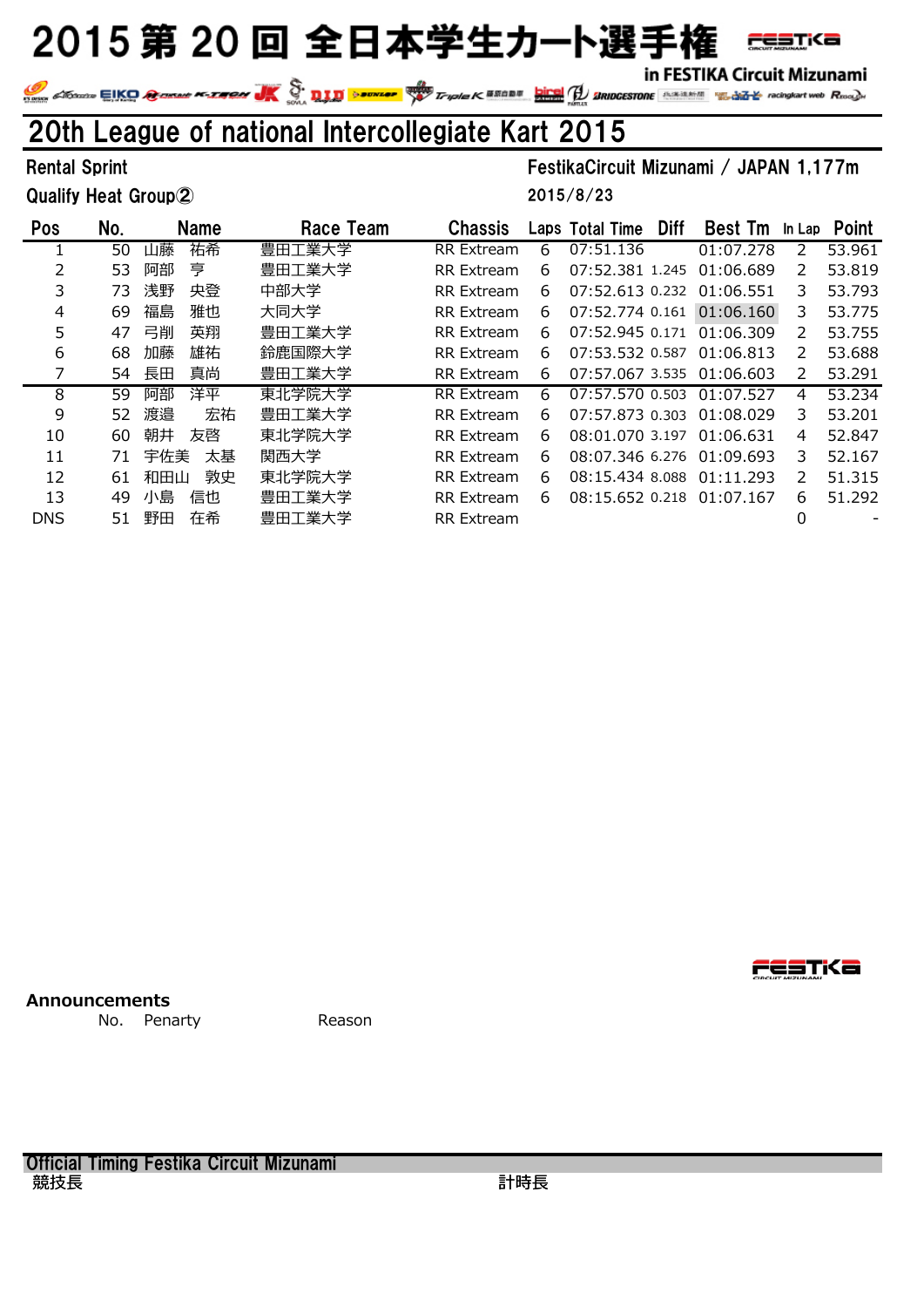in FESTIKA Circuit Mizunami

FESTKa

In FESTIKA CITCUIT MIZUNAMI<br>We consider the Second Conduct Management of the Conduct of the Conduct of the Conduct Management of the Second<br>Second Second Conduct Management of the Second Conduct Management of the Second Co

### 20th League of national Intercollegiate Kart 2015

| <b>Rental Sprint</b><br><b>Final Heat</b> |     |    |             | 正式                       | FestikaCircuit Mizunami / JAPAN 1,177m<br>2015/8/23 |    |                  |             |                           |        |        |
|-------------------------------------------|-----|----|-------------|--------------------------|-----------------------------------------------------|----|------------------|-------------|---------------------------|--------|--------|
| <b>Pos</b>                                | No. |    | <b>Name</b> | Race Team                | <b>Chassis</b>                                      |    | Laps Total Time  | <b>Diff</b> | <b>Best Tm</b>            | In Lap | km/h   |
|                                           | 64  | 佐藤 | 和徳          | 愛知工業大学                   | <b>RR</b> Extream                                   | 10 | 11:49.898        |             | 01:05.908                 | 3      | 59.687 |
| 2                                         | 57  | 嶺岸 | 一真          | 東北学院大学                   | <b>RR</b> Extream                                   | 10 | 11:50.360 0.462  |             | 01:05.519                 | 4      | 59.649 |
| 3                                         | 73  | 浅野 | 央登          | 中部大学                     | RR Extream                                          | 10 | 11:52.948 2.588  |             | 01:05.922                 | 5      | 59.432 |
| 4                                         | 53  | 阿部 | 亨           | 豊田工業大学                   | RR Extream                                          | 10 | 11:57.212 4.264  |             | 01:06.004                 | 5      | 59.079 |
| 5                                         | 69  | 福島 | 雅也          | 大同大学                     | RR Extream                                          | 10 | 11:58.144 0.932  |             | 01:06.060                 | 5      | 59.002 |
| 6                                         | 74  | 野村 | 巧樹          | 滋賀大学                     | <b>RR</b> Extream                                   | 10 |                  |             | 12:02.060 3.916 01:06.807 | 5      | 58.682 |
| 7                                         | 72  | 西尾 | 僚介          | 専門学校東京アナウンス学院 RR Extream |                                                     | 10 | 12:08.966 6.906  |             | 01:06.782                 | 3      | 58.126 |
| 8                                         | 54  | 長田 | 真尚          | 豊田工業大学                   | RR Extream                                          | 10 | 12:09.156 0.190  |             | 01:07.369                 | 8      | 58.111 |
| 9                                         | 68  | 加藤 | 雄祐          | 鈴鹿国際大学                   | RR Extream                                          | 10 | 12:12.138 2.982  |             | 01:06.700                 | 3      | 57.874 |
| 10                                        | 63  | 大越 | 龍馬          | 愛知工業大学                   | <b>RR</b> Extream                                   | 10 | 12:12.507 0.369  |             | 01:07.031                 | 3      | 57.845 |
| 11                                        | 47  | 弓削 | 英翔          | 豊田工業大学                   | RR Extream                                          | 10 | 12:25.779 13.272 |             | 01:07.230                 | 4      | 56.816 |
| 12                                        | 46  | 田中 | 宗一          | 豊田工業大学                   | <b>RR</b> Extream                                   | 10 | 12:26.519 0.740  |             | 01:08.218                 | 6      | 56.759 |
| 13                                        | 62  | 伊藤 | 篤           | 東北学院大学                   | <b>RR</b> Extream                                   | 10 | 12:31.520 5.001  |             | 01:08.998                 | 3      | 56.382 |
| 14                                        | 65  | 佐々 | 大           | 愛知工業大学                   | <b>RR</b> Extream                                   | 10 | 12:32.683 1.163  |             | 01:09.764                 | 3      | 56.295 |
| 15                                        | 50  | 山藤 | 祐希          | 豊田工業大学                   | <b>RR</b> Extream                                   | 10 | 12:32.960 0.277  |             | 01:07.874                 | 2      | 56.274 |

**Announcements**

No. Penarty Reason

restika